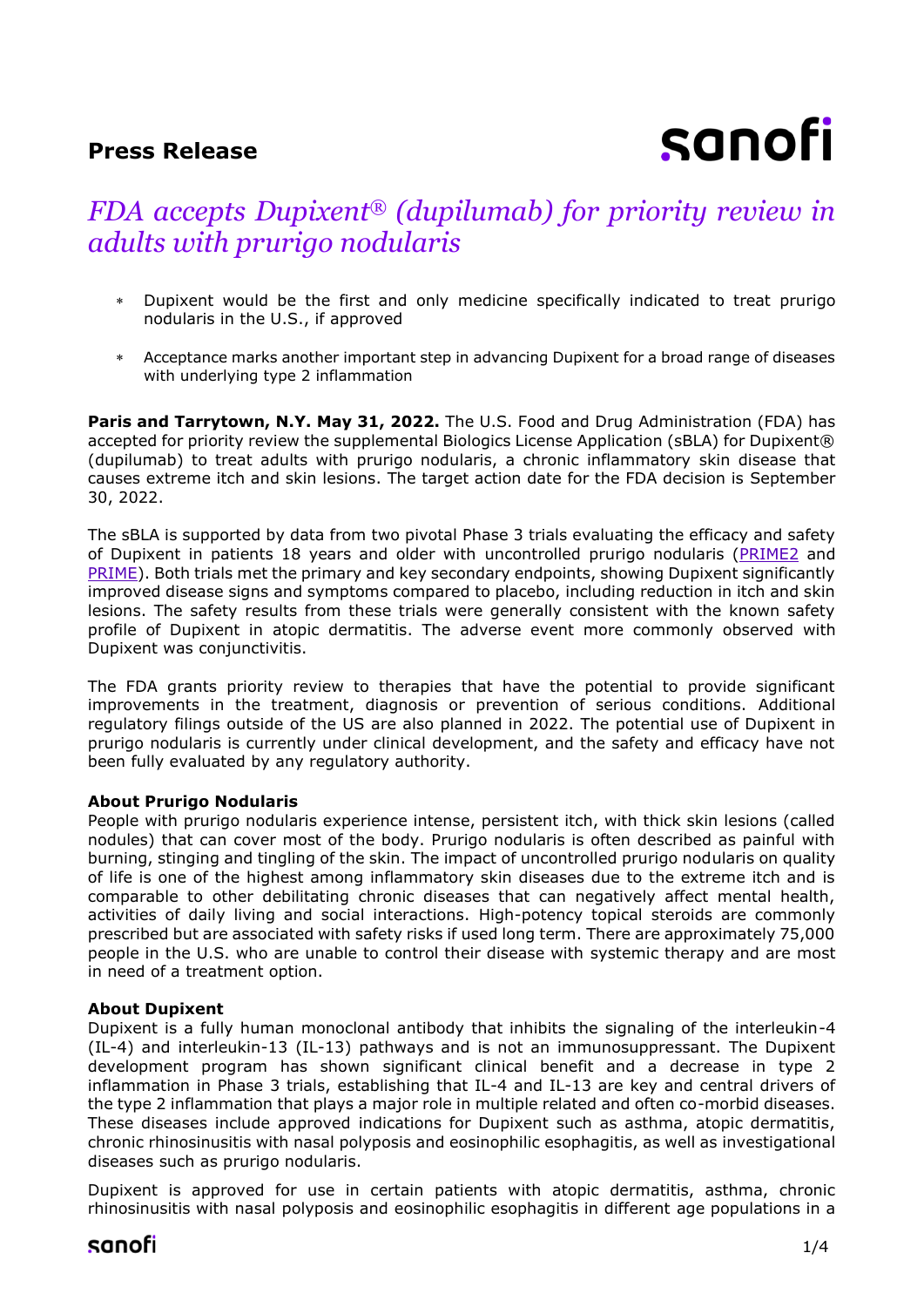number of countries around the world. Dupixent is currently approved across these indications in the U.S. and for one or more of these indications in the European Union, Japan and more than 60 countries. More than 400,000 patients have been treated with Dupixent globally.

### **Dupilumab Development Program**

Dupilumab is being jointly developed by Sanofi and Regeneron under a global collaboration agreement. To date, dupilumab has been studied in more than 60 clinical trials involving more than 10,000 patients with various chronic diseases driven in part by type 2 inflammation.

In addition to the currently approved indications, Sanofi and Regeneron are studying dupilumab in a broad range of diseases driven by type 2 inflammation or other allergic processes in Phase 3 trials, including prurigo nodularis, pediatric eosinophilic esophagitis, hand and foot atopic dermatitis, chronic inducible urticaria-cold, chronic spontaneous urticaria, chronic pruritis of unknown origin, chronic obstructive pulmonary disease with evidence of type 2 inflammation, chronic rhinosinusitis without nasal polyposis, allergic fungal rhinosinusitis, allergic bronchopulmonary aspergillosis and bullous pemphigoid. These potential uses of dupilumab are currently under clinical investigation, and the safety and efficacy in these conditions have not been fully evaluated by any regulatory authority.

## **About Regeneron**

Regeneron (NASDAQ: REGN) is a leading biotechnology company that invents life-transforming medicines for people with serious diseases. Founded and led for over 30 years by physicianscientists, our unique ability to repeatedly and consistently translate science into medicine has led to nine FDA-approved treatments and numerous product candidates in development, almost all of which were homegrown in our laboratories. Our medicines and pipeline are designed to help patients with eye diseases, allergic and inflammatory diseases, cancer, cardiovascular and metabolic diseases, pain, hematologic conditions, infectious diseases and rare diseases.

Regeneron is accelerating and improving the traditional drug development process through our proprietary *VelociSuite* technologies, such as *VelocImmune*, which uses unique genetically humanized mice to produce optimized fully human antibodies and bispecific antibodies, and through ambitious research initiatives such as the Regeneron Genetics Center, which is conducting one of the largest genetics sequencing efforts in the world.

For additional information about the company, please visit [www.regeneron.com](http://www.regeneron.com/) or follow @Regeneron on Twitter.

#### *About Sanofi*

We are an innovative global healthcare company, driven by one purpose: we chase the miracles of science to improve people's lives. Our team, across some 100 countries, is dedicated to transforming the practice of medicine by working to turn the impossible into the possible. We provide potentially life-changing treatment options and life-saving vaccine protection to millions of people globally, while putting sustainability and social responsibility at the center of our ambitions.

Sanofi is listed on EURONEXT: SAN and NASDAQ: SNY

# *Sanofi Media Relations*

**Sally Bain** | + 1 617 834 6026 | [sally.bain@sanofi.com](mailto:sally.bain@sanofi.com)

#### *Sanofi Investor Relations*

**Eva Schaefer-Jansen** | + 33 7 86 80 56 39 | [eva.schaefer-jansen@sanofi.com](mailto:eva.schaefer-jansen@sanofi.com) **Arnaud Delépine** | + 33 06 73 69 36 93 | [arnaud.delepine@sanofi.com](mailto:arnaud.delepine@sanofi.com) **Corentine Driancourt** | + 33 06 40 56 92 | [corentine.driancourt@sanofi.com](mailto:corentine.driancourt@sanofi.com) **Felix Lauscher** | + 1 908 612 7239 | [felix.lauscher@sanofi.com](mailto:felix.lauscher@sanofi.com) **Priya Nanduri** | |+1 617 764 6418 [priya.nanduri@sanofi.com](mailto:priya.nanduri@sanofi.com) **Nathalie Pham** | + 33 07 85 93 30 17 | [nathalie.pham@sanofi.com](mailto:nathalie.pham@sanofi.com)

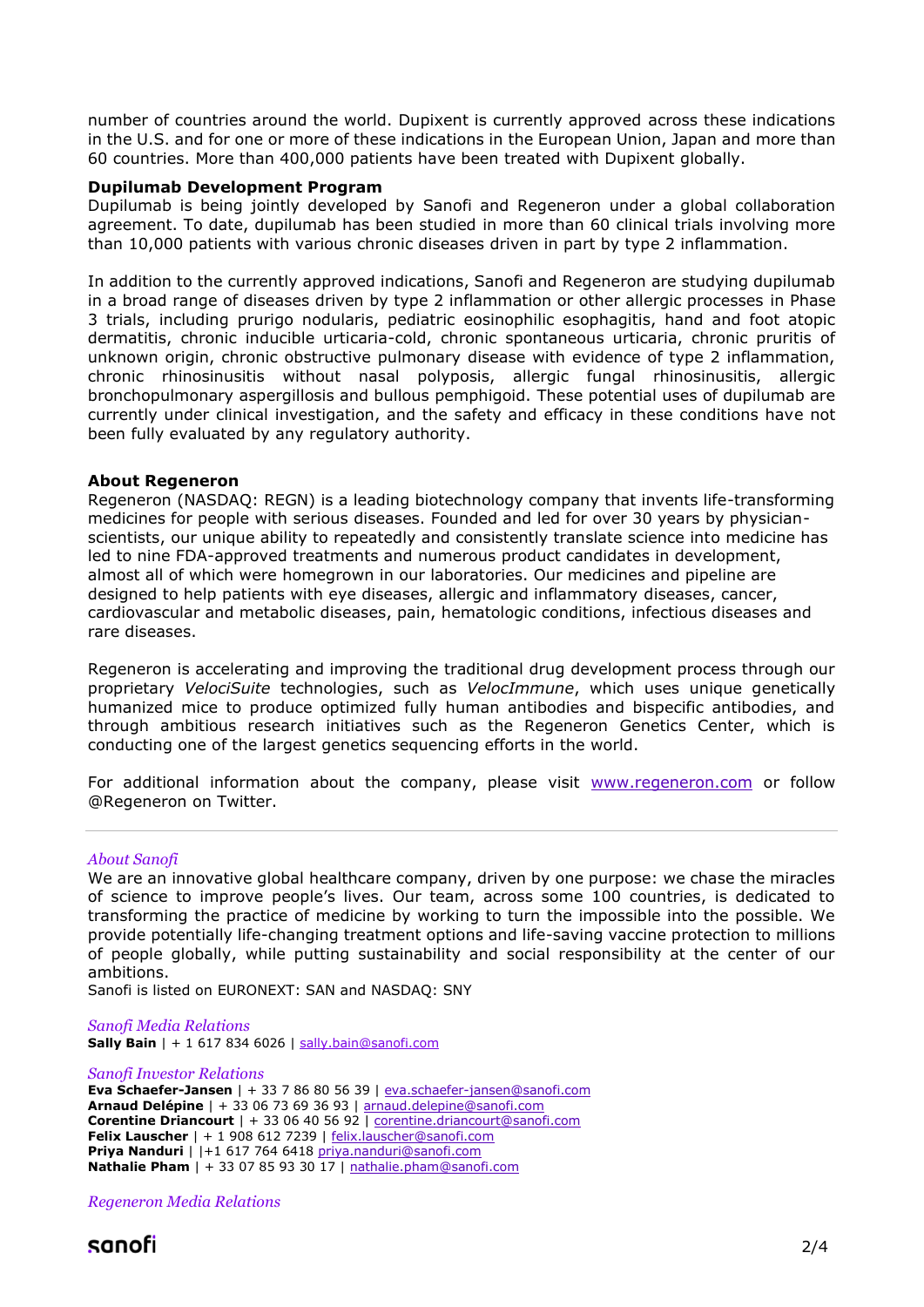#### **Hannah Kwagh** | + 1 914 847 6314 [| hannah.kwagh@regeneron.com](mailto:hannah.kwagh@regeneron.com)

#### *Regeneron Investor Relations*

**Vesna Tosic** | + 914 847 5443 | [vesna.tosic@regeneron.com](mailto:vesna.tosic@regeneron.com)

#### **Sanofi Forward-Looking Statements**

This press release contains forward-looking statements as defined in the Private Securities Litigation Reform Act of 1995, as amended. Forward-looking statements are statements that are not historical facts. These statements include projections and estimates regarding the marketing and other potential of the product, or regarding potential future revenues from the product. Forward-looking statements are generally identified by the words "expects", "anticipates", "believes", "intends", "estimates", "plans" and similar expressions. Although Sanofi's management believes that the expectations reflected in such forward-looking statements are reasonable, investors are cautioned that forward-looking information and statements are subject to various risks and uncertainties, many of which are difficult to predict and generally beyond the control of Sanofi, that could cause actual results and developments to differ materially from those expressed in, or implied or projected by, the forward-looking information and statements. These risks and uncertainties include among other things, unexpected regulatory actions or delays, or government regulation generally, that could affect the availability or commercial potential of the product, the fact that product may not be commercially successful, the uncertainties inherent in research and development, including future clinical data and analysis of existing clinical data relating to the product, including post marketing, unexpected safety, quality or manufacturing issues, competition in general, risks associated with intellectual property and any related future litigation and the ultimate outcome of such litigation, and volatile economic and market conditions, and the impact that COVID-19 will have on us, our customers, suppliers, vendors, and other business partners, and the financial condition of any one of them, as well as on our employees and on the global economy as a whole. Any material effect of COVID-19 on any of the foregoing could also adversely impact us. This situation is changing rapidly and additional impacts may arise of which we are not currently aware and may exacerbate other previously identified risks. The risks and uncertainties also include the uncertainties discussed or identified in the public filings with the SEC and the AMF made by Sanofi, including those listed under "Risk Factors" and "Cautionary Statement Regarding Forward-Looking Statements" in Sanofi's annual report on Form 20-F for the year ended December 31, 2021. Other than as required by applicable law, Sanofi does not undertake any obligation to update or revise any forward-looking information or statements.

#### **Regeneron Forward-Looking Statements and Use of Digital Media**

*This press release includes forward-looking statements that involve risks and uncertainties relating to future events and the future performance of Regeneron Pharmaceuticals, Inc. ("Regeneron" or the "Company"), and actual events or results may differ materially from these forward-looking statements. Words such as "anticipate," "expect," "intend," "plan," "believe," "seek," "estimate," variations of such words, and similar expressions are intended to identify such forward-looking statements, although not all forward-looking statements contain these identifying words. These statements concern, and these risks and uncertainties include, among others, the impact of SARS-CoV-2 (the virus that has caused the COVID-19 pandemic) on Regeneron's business and its employees, collaborators, and suppliers and other third parties on which Regeneron relies, Regeneron's and its collaborators' ability to continue to conduct research and clinical programs, Regeneron's ability to manage its supply chain, net product sales of products marketed or otherwise commercialized by Regeneron and/or its collaborators or licensees (collectively, "Regeneron's Products"), and the global economy; the nature, timing, and possible success and therapeutic applications of Regeneron's Products and product candidates being developed by Regeneron and/or its collaborators or licensees (collectively, "Regeneron's Product Candidates") and research and clinical programs now underway or planned, including without limitation Dupixent® (dupilumab) for the treatment of prurigo nodularis; the likelihood, timing, and scope of possible regulatory approval and commercial launch of Regeneron's Product Candidates and new indications for Regeneron's Products, such as Dupixent for the treatment of prurigo nodularis (including potential approval by the U.S. Food and Drug Administration based on the supplemental Biologics License Application discussed in this press release), pediatric atopic dermatitis, hand and foot atopic dermatitis, chronic obstructive pulmonary disease with evidence of type 2 inflammation, pediatric eosinophilic esophagitis, bullous pemphigoid, chronic spontaneous urticaria, chronic pruritis of unknown origin, chronic inducible urticaria-cold, chronic rhinosinusitis without nasal polyposis, allergic fungal rhinosinusitis, allergic bronchopulmonary aspergillosis, and other potential indications; uncertainty of the utilization, market acceptance, and commercial success of Regeneron's Products (such as Dupixent) and Regeneron's Product Candidates and the impact of studies (whether conducted by Regeneron or others and whether mandated or voluntary), including the studies discussed or referenced in this press release, on any of the foregoing or any potential regulatory approval of Regeneron's Products (such as Dupixent) and Regeneron's Product Candidates; the ability of Regeneron's collaborators, licensees, suppliers, or other third parties (as applicable) to perform manufacturing, filling, finishing, packaging, labeling, distribution, and other steps related to Regeneron's Products and Regeneron's Product Candidates; the ability of Regeneron to manage supply chains for multiple products and product candidates; safety issues resulting from the administration of Regeneron's Products (such as Dupixent) and Regeneron's Product Candidates in*  patients, including serious complications or side effects in connection with the use of Regeneron's Products and Regeneron's Product *Candidates in clinical trials; determinations by regulatory and administrative governmental authorities which may delay or restrict Regeneron's ability to continue to develop or commercialize Regeneron's Products and Regeneron's Product Candidates, including without*  limitation Dupixent; ongoing regulatory obligations and oversight impacting Regeneron's Products, research and clinical programs, and *business, including those relating to patient privacy; the availability and extent of reimbursement of Regeneron's Products from thirdparty payers, including private payer healthcare and insurance programs, health maintenance organizations, pharmacy benefit management companies, and government programs such as Medicare and Medicaid; coverage and reimbursement determinations by such payers and new policies and procedures adopted by such payers; competing drugs and product candidates that may be superior to, or more cost effective than, Regeneron's Products and Regeneron's Product Candidates; the extent to which the results from the research and development programs conducted by Regeneron and/or its collaborators or licensees may be replicated in other studies and/or lead to advancement of product candidates to clinical trials, therapeutic applications, or regulatory approval; unanticipated expenses; the costs of developing, producing, and selling products; the ability of Regeneron to meet any of its financial projections or guidance and changes to the assumptions underlying those projections or guidance; the potential for any license, collaboration, or supply agreement, including Regeneron's agreements with Sanofi, Bayer, and Teva Pharmaceutical Industries Ltd. (or their respective affiliated companies, as applicable) to be cancelled or terminated; and risks associated with intellectual property of other parties and pending or future litigation relating thereto (including without limitation the patent litigation and other related proceedings relating to EYLEA® (aflibercept) Injection, Dupixent, Praluent® (alirocumab), and REGEN-COV® (casirivimab and imdevimab)), other litigation and other proceedings and government investigations relating to the Company and/or its operations, the ultimate outcome of any such proceedings and investigations, and the impact any of the foregoing may have on Regeneron's business, prospects, operating results, and financial condition. A more complete description of these and other material risks can be found in Regeneron's filings with the U.S. Securities and Exchange Commission, including its Form 10-K for the year ended December 31, 2021 and its Form 10-Q for the quarterly period ended March 31, 2022. Any forward-looking statements are made based on management's current beliefs and judgment, and the reader is cautioned not to rely on any forward-looking statements made by Regeneron. Regeneron does not undertake any obligation to update (publicly or otherwise) any forward-looking statement, including without limitation any financial projection or guidance, whether as a result of new information, future events, or otherwise.*